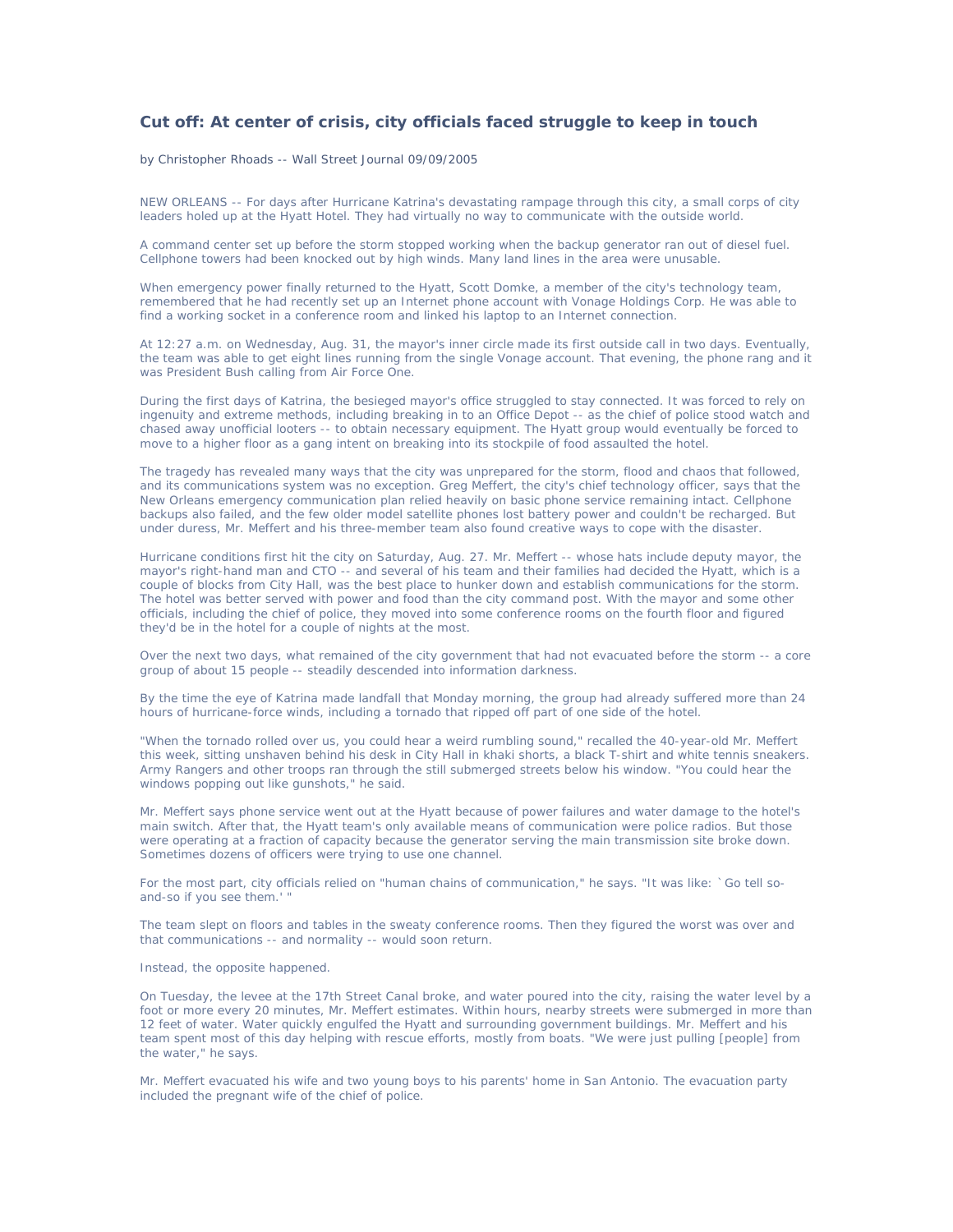That evening Mr. Meffert realized things would get worse unless communications were restored, immediately.

That's when Mr. Domke had his brainstorm. For the next five days, virtually all communications out of New Orleans by the city's top officials depended on Mr. Domke's laptop and this single Internet phone account.

Mr. Meffert, a software entrepreneur before he joined the mayor's office in 2002, realized he needed more lines and more phones to cope with a rapidly deteriorating situation. Before dawn on Wednesday, Messrs. Meffert and Domke and some other aides drove a military Humvee into the darkness and devastation. They were accompanied by the chief of police, Eddie Compass.

Their destination was Office Depot, where they loaded up on phones, routers, printers and fax machines - anything that was needed to support a government under siege by weather and crime. The store had already been looted of some supplies. While Mr. Meffert was looking for printer cartridges, several looters returned. Mr. Compass, the police chief, roared at the looters and chased them off, says Mr. Meffert.

Mr. Meffert told the chief he needed a large computer server for email. They found the one used by Office Depot in its backroom.

"Do you really need this?" Mr. Meffert says the police chief asked him.

"Yes, we do," Mr. Meffert says he replied.

The server was screwed into an equipment rack in the backroom. Without the use of tools, the chief bent parts of the metal rack and ripped the server out of its housing with his hands, Mr. Meffert says, adding: "I have never seen that before."

The team was sleeping and working out of a single conference room, called Burgundy D. There were enough cots for five people. Another half-dozen slept on the floor. In one corner, phones, routers, cables and other gear lay in a pile. Dirty blankets and clothes were scattered about.

On Wednesday evening, when Mr. Meffert was manning the phones, one rang. On the other end was President Bush in Air Force One. Mr. Meffert, now wearing the hat of secretary, scribbled down the number and sent someone to find Mayor Ray Nagin.

The mayor later recounted his conversation with the president in an interview with WWL-AM on Thursday. "I told him we had an incredible crisis here and that his flying over in Air Force One does not do it justice," the mayor said.

Later in the interview, conducted over the single Hyatt link, the mayor blasted the response to date. "I need reinforcements, I need troops, man. I need 500 buses, man," he said.

On Thursday morning, Mr. Meffert's team got word that 200 gang members were moving on the Hyatt, apparently aware that it still had food, drink and power. To signify that they were in the gang, members had made a distinguishing rip in their shirts, says Mr. Meffert. An elevated walkway from the Superdome connects to a shopping arcade, which in turn connects to the Hyatt.

Around 10 o'clock that morning, the team evacuated its fourth-floor command post for the 27th floor. The only equipment it brought along was a handful of cordless phones, which had a range of 300 feet. On the 27th floor, where the mayor was staying, the phones worked only if the user hung over the balcony toward the atrium inside the building.

"This was when the last parts of the government were about to come undone," says Mr. Meffert. "It felt like the Alamo -- we were surrounded and had only short bursts of communication."

With Police Chief Compass and other officers blocking the entrance, looters were not able to enter the Hyatt, Mr. Meffert says.

At the same time, water continued to rise around the building. Mr. Domke and Jimmy Goodson, an aide in charge of security for the team, realized that the electronics for the hotel -- upon which the single communication link depended -- were on the ground floor, perilously close to the rising water. They dispatched members of their group to throw sandbags around the electronics room. The water reached within three inches of the room but never damaged the electronics, Mr. Meffert says.

New Orleans had an emergency communications plan, but it had serious flaws. The back-up communications of the city's Office of Emergency Preparedness consisted of a few older model satellite phones, but their batteries went dead and couldn't be recharged, Mr. Meffert says.

In the early stages of the storm, the city's emergency command office, on the ninth floor of city hall, got power from an emergency diesel generator. But by the time the hurricane passed, it had burned up about one third of its fuel. Fuel soon ran out completely and couldn't be replenished.